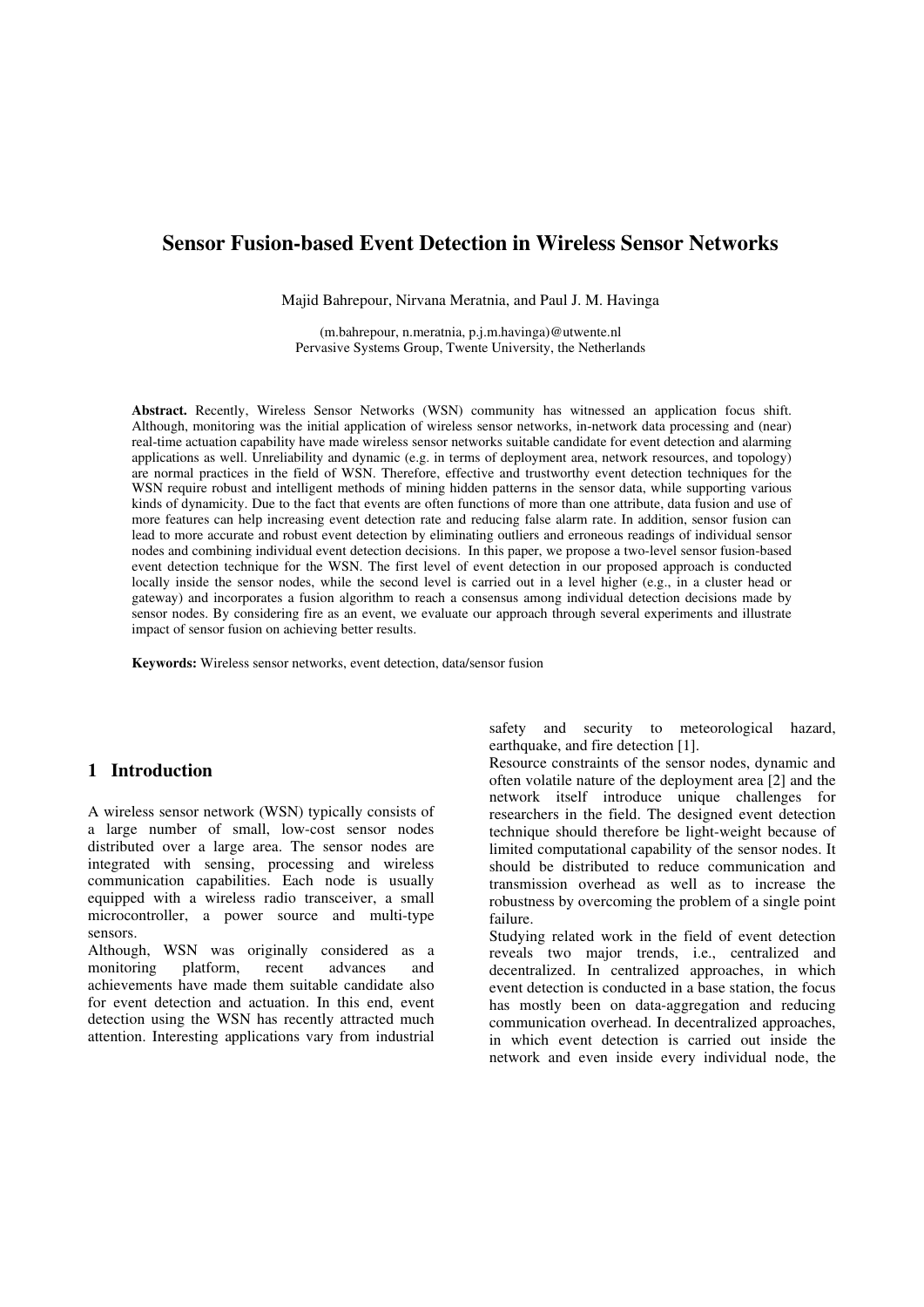focus has often been on networking aspects and consensus. What is greatly missing in the field of event detection for the WSN, however, is the issue of online and distributed data mining, feature extraction, pattern recognition and matching, and data/sensor fusion.

In this paper, we consider fire as the event and propose a two-level sensor fusion-based approach for fire detection in WSN. The main idea behind our technique is to use computation capability of the sensor nodes and let them decide whether or not they detect any event. The decision of individual nodes will be fused in a higher level to detect whether eventually an event has occurred. This two-layer fusion-based technique provides extra support for dynamic nature of the network, physical failure of the nodes, and erroneous readings.

The rest of this paper is structured as follows. Section 2 presents the previous studies in the area of event detection. Section 3 describes our proposed event detection approach. Section 4 reports the empirical results and finally some conclusions are made in Section 5.

## **2 Literature Review**

Only recently, pattern matching and online feature extraction are considered as the focus of event detection in the WSN community. It is a normal practice in the related literatures to assume some simple signatures for the events and then focus on solving the networking and communication related issues. To this end, existing work focus on issues such as reducing the number of required messages to be able to make a reliable decisions [3], minimizing the effects of message/packet losses [4], and support techniques for data corruption [5]. Here, however, we solely focus on studies related to other aspects of the event detection than purely communication.

A group of studies has focused on centralized event detection. Corenell Cougar [3], DIMENSIONS [4], Rutgers Dataman [5], SINA [2], SCADDS [6] and Smart-msgs [7] are examples of such techniques.

Martincic et al. proposed a grid based approach to perform in-network event detection in large scale sensor networks in a distributed manner [8]. Event detection was carried out by matching the sensor data against a pre-defined signature.

Escalation [9] is an adaptive system which can adapt to any environment and detect events. A general signature for any possible event is made and a distance vector calculates the distance between the sensory information and the event. The distance operator is the event detection technique for their approach.

D-FLER [10] uses a distributed fuzzy engine for event detection. It combines the individual sensor readings with data from their neighborhoods to produce a more accurate and robust classification result.

A fault-tolerant event detection scheme is proposed in [11]. Since the event-data and noises are different with normal-data, a distributed Bayesian algorithm discriminates between sensor-node failures (noises) and event.

# **3 Proposed Approach**

The focus of this study is on online and distributed event detection in the WSN. Our approach is making use of data fusion as an enabling tool to increase resilience of the event detection technique against dynamic nature of the WSN itself and the deployment area. While designing our technique, we pay special attention to properties such as being computationally inexpensive, accurate, fault tolerant, energy efficient, and being distributed.

Our proposed approach has two-levels. In the first level, each sensor node will individually decide on detecting an event using a classifier. When an event occurs, we expect that event signature is propagated throughout the neighboring nodes and they will also detect the event. Therefore, we use a fusion technique in the second level to distinguish between outliers occurring at individual nodes and events that more nodes agree upon.

As we have previously shown in [12] , both feed forward neural network (FFNN) and Naïve Bayes classifiers have low computational complexity and also provide high classification accuracy. Thus, we will use these classifiers in our approach and first briefly introduce them in the next two subsections.

Since, we have a specific event, i.e., fire, in mid, we can do the learning offline. This implies that fire as an event has a rather known signature and by defining this signature, translating that into weights (in case of FFNN) and probability density function (in case of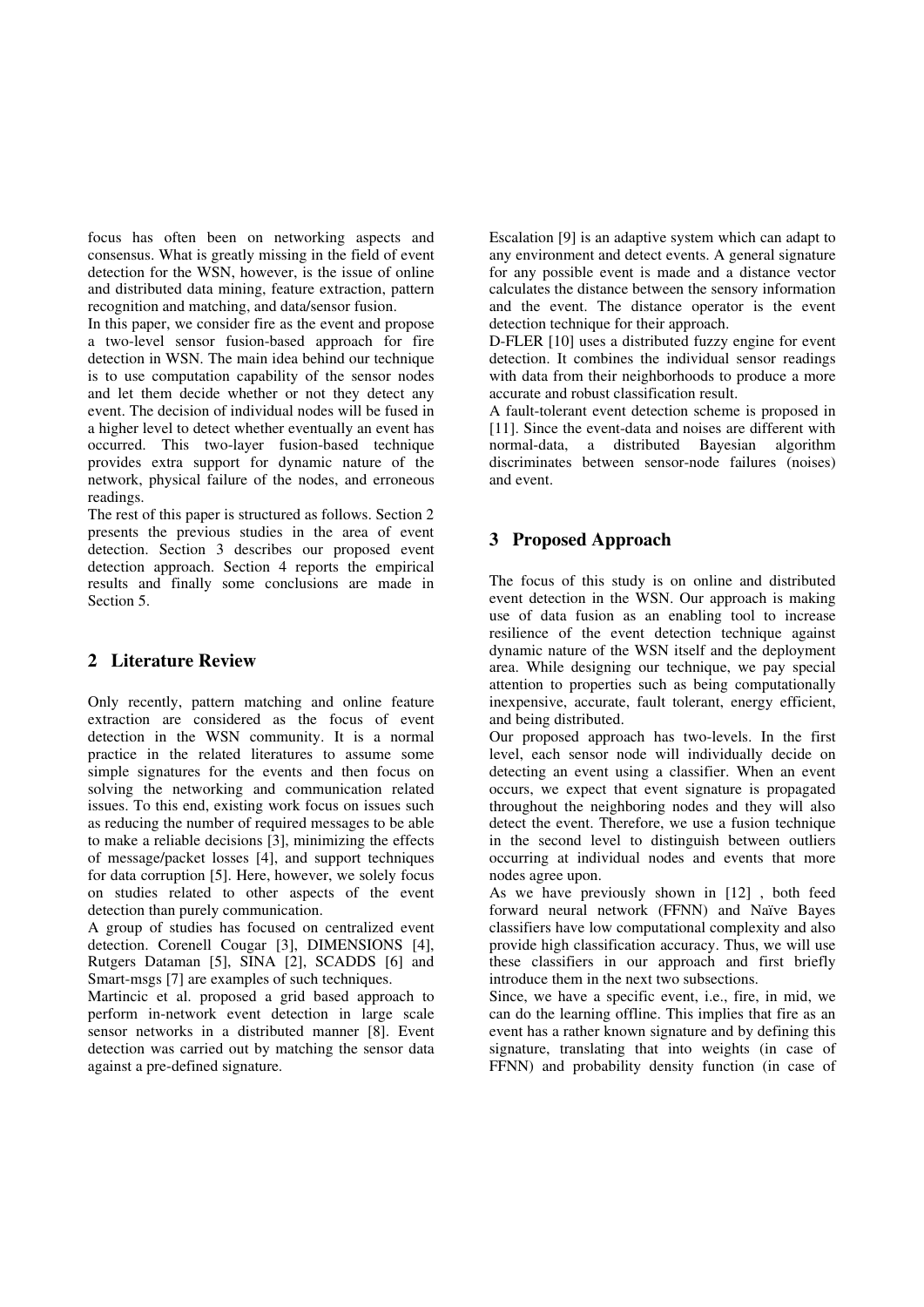Naïve Bayes), and program the sensor nodes using business rules [13], the node only need to evaluate a simple mathematic formula. This is perfectly in line with keeping the WSN requirement of keeping computational complexity low.

#### **3.1 Feed Forward Neural Network (FFNN)**

The artificial neural network (ANN) is a mathematical model based upon biological neural networks. It is composed of an interconnected group of artificial neurons and processes information using a connectionist approach for computation [14]. Feed forward neural network (FFNN) is a sort of the neural networks, in which each layer is fed by its back layer [15]. FFNN consists of one input layer, one or more hidden layers and one output layer. Fig. 1 shows the FFNN architecture.



Fig. 1: Architecture of a Neural Network

To use FFNN as a classifier, the challenge is finding the weights. The process of finding the appropriate weights, which is called 'learning', can be carried out using algorithms such as gradient descent (GD).

## **3.2 Naïve Bayes Classifiers**

A Naïve Bayes classifier uses Bayesian statistics and Bayes' theorem to find the probability of each instance belonging to a specific class. It is called Naïve because of emphasizing on independency of the assumptions. To find the probability of belongingness of each instant to a specific class, Eq. 1 can be used, which expresses

the probability of an example  $E = (x_1, x_2, ..., x_n)$ belonging to class *c* [16].

$$
p(c \mid E) = \frac{p(E \mid c)p(c)}{p(E)}
$$
 (Eq. 1)

## **3.3 Advantages of FFNN and Naïve Bayes Classifiers for WSNs**

The main advantage of the FFNN is being easy to be programmed into a sensor node. Let us assume to have an FFNN with three neurons in input layer, two neurons in hidden layer and a neuron in output layer. The weights can be found by a gradient decent learning algorithm. After the weights have been found, we might have a network similar to Fig 2.



Fig. 2: An FFNN with three neurons in Input, two neurons in hidden layer, and one neuron in output layer along with their corresponding weights [12].

This network can be easily programmed into sensor nodes using Eq. 2., which formulates the network in a form of mathematical model. This should be noted that each neuron passes sum of the product (SOP) of the previous layer. In some networks SOP is given to a non-linear function, such as tangent and the transformation becomes nonlinear. In such a case Eq. 2 is changed slightly but, the general idea is the same.

$$
Output = \Big| W_{3,1} \times \sum_{j=1}^{3} (W_{1,j} \times I_j) \Big| + \Big| W_{3,2} \times \sum_{j=1}^{3} (W_{2,j} \times I_j) \Big| \quad \text{Eq.}
$$

Naïve Bayes classifier is also easy to implement. The most time-consuming part is how to compute  $p(E|c)$  in Eq. 1. This probability can be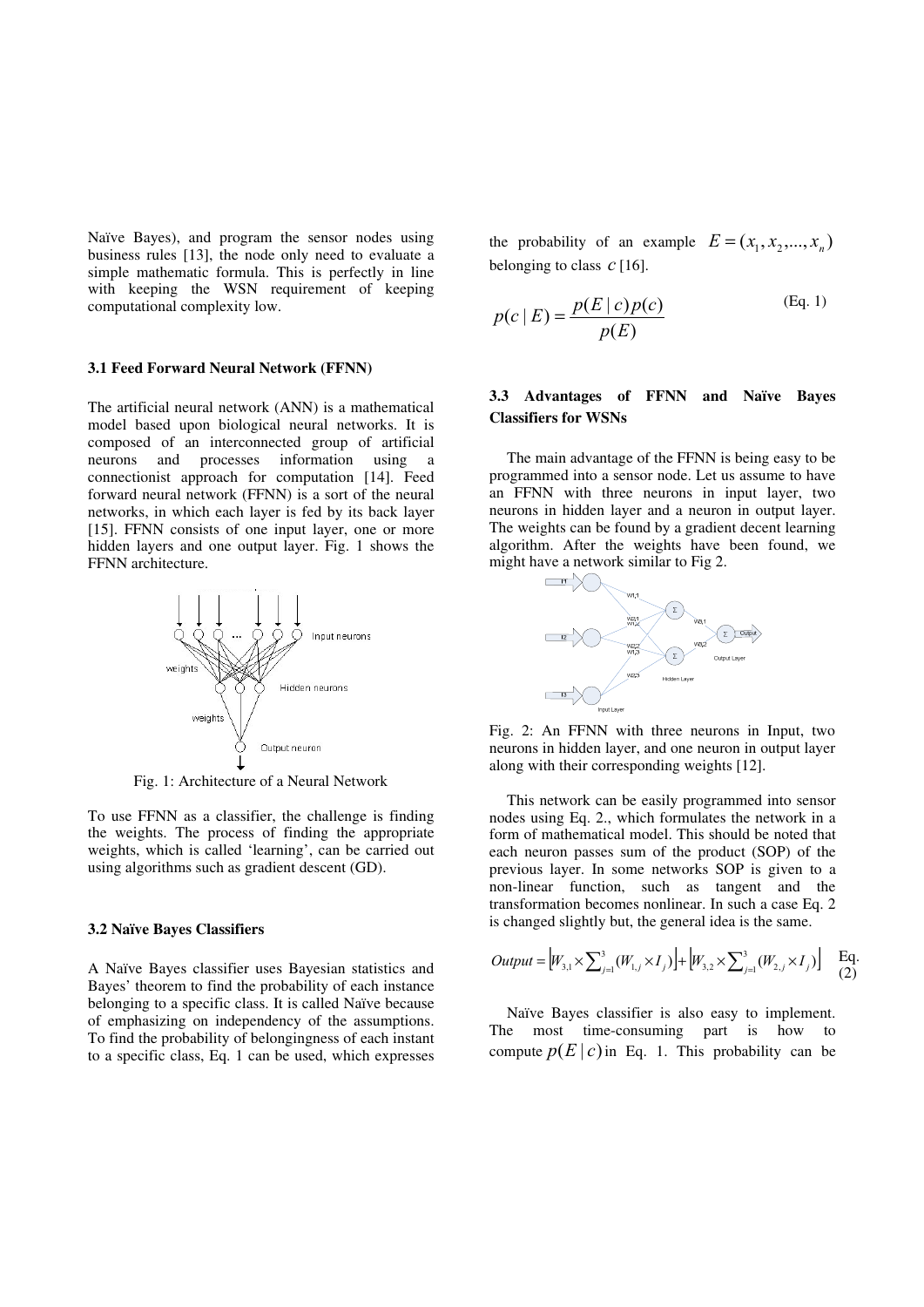calculated once in an offline fashion and then programmed as a look-up table in sensor nodes [12].

## **3.4 The Proposed Approach**

In our technique a classifier (either FFNN or Naïve Bayes) classifies the sensory data inside the sensor nodes and the output of the classifier, which indicates occurrence of an event, is fed to a higher level to be fused. This higher level can be a cluster head or gateway. Finding the optimal set of sensors is a topic by itself that in WSNs community was usually done intuitively by incorporating temperature and/or smoke sensors. However, looking into basic literature in traditional fire detection and investigating effects and impacts of individual sensors, reveals that a set of foursensors, i.e., temperature, ionization, photoelectric and CO, are the most effective and have been proven to be the optimal sensor set for detecting fire [17].

Fig. 3 shows the general concept of the approach in a form of block-diagram.



Fig. 3: Block Diagram of the Proposed Approach

Simply speaking, the first level performs a classification task in order to decide upon occurrence of an event. In doing so, it can use all its sensors or just a sub set (to accommodate for loss of a sensor or specific sensor reading). The second level learns how to deal with the decision results being provided by the previous stage and reach a consensus by fusing various event detection results. If it would be only one sensor node in the first level  $(n=1)$  the second level just learns the common errors in the first level; therefore, it would be a two-level classifier [18]. If there would be more

that one sensor nodes in the first layer  $(n>1)$ , the second layer becomes a fuser which fuses all the results in the previous level and reach a consensus whether or not an event has been occurred. Therefore, the first level is trained, and then, the results are given to the next stage. The second level is trained by the outputs of the first level. Consequently, the whole system is trained twice.

## **3.5 Computational Complexity Consideration**

For each level we proposed to use either feed forward neural network (FFNN) or Naïve Bayes classifier. This implies that these two classifiers are not used in combination. Therefore, two classifiers use combination. Therefore, two classifiers use independent processing resources. Additionally, the training phase is conducted offline and only once, thus, its computational complexity is disregarded.

Complexity of FFNN is a function of *m* (number of features or number of nodes in the input layer),  $n$  (number of neurons in hidden layer), and  $p$  (number of neurons in output layer). Eq. 3 shows the time complexity of FFNN [12]:

$$
O_{FFNN} = O(m \times n \times p) \tag{Eq. 3}
$$

Complexity of Naïve Bayes is a function of *m* (number of features), *i* (number of classes), and *j* (number of partitions for distribution estimation). Eq. 4 shows the time complexity of Naïve Bayes classifier [12]:

$$
O_{\text{NaiveBayes}} = O(m \times i \times j) \tag{Eq. 4}
$$

## **4. Empirical Results**

To evaluate our proposed approach, a data set was obtained and a number of experiments were conducted. We first describe our data set in Subsection 4.1, and then report on experimental results and comparison with existing approaches in Subsection 4.2.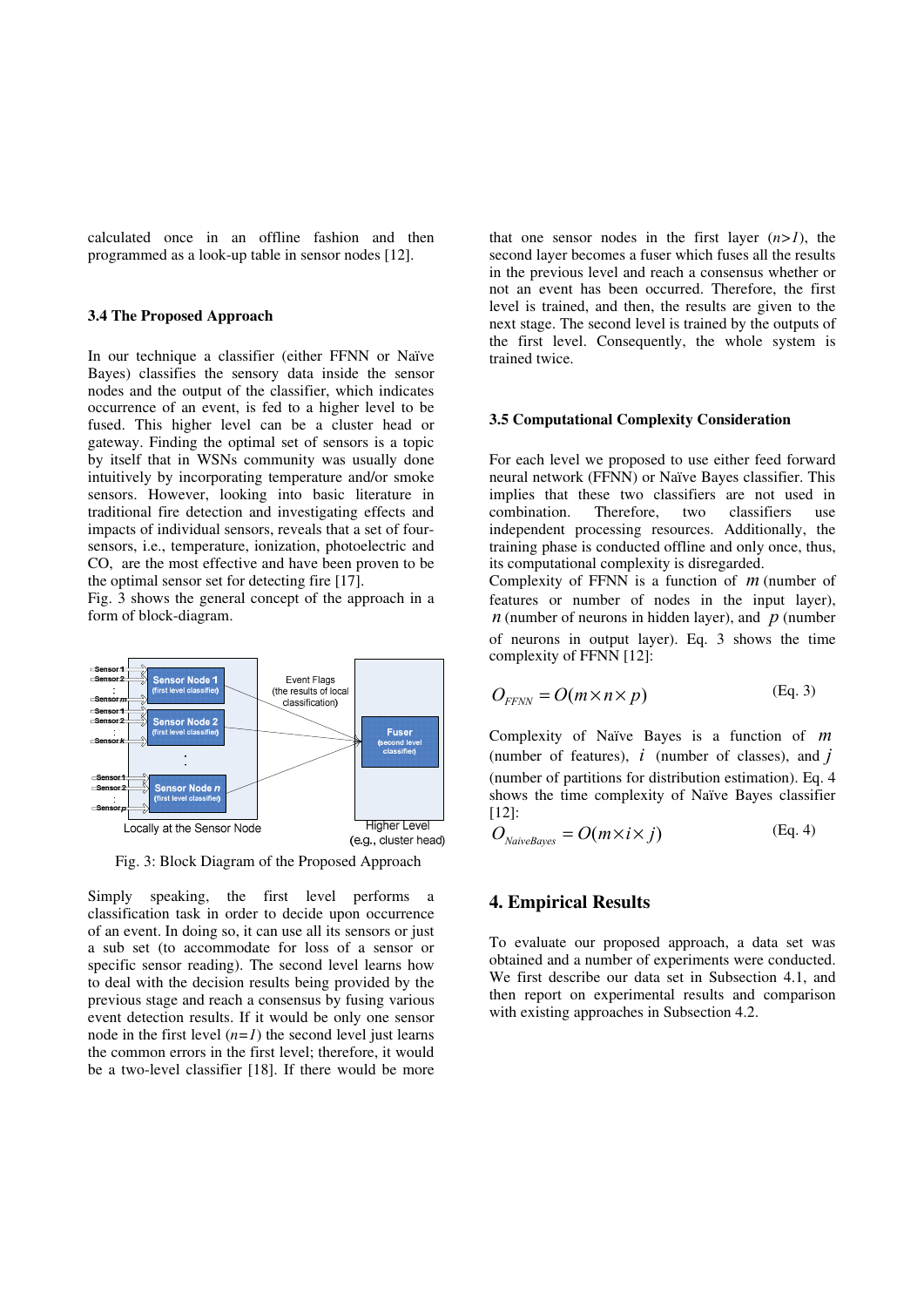## **4.1 Dataset**

We use a data set from NIST (http://smokealarm.nist.gov/). In the original NIST data set, there are three separate fire-related data sets, (1) smoldering fire data, (2) flaming fire data, and (3) noise. To have a good balanced data set, therefore, we merge two smoldering fire dataset (SDC31, SDC40), two flaming fire dataset (SDC10, SDC14) and two nuisance dataset (MHN06, MHN16). A data set of 1400 data records was prepared. Fig. 4 displays the four features (i.e., temperature, ionization, four features (i.e., temperature, ionization, photoelectric and CO) and their respective pattern in smoldering fire, flaming fire, and noise data sets.

The goal of the experiment is to make a classifier to correctly and fast classify each data measurement into its respective class, i.e., fires and noise.

For the purpose of the experiments, the 1400 rows of data were split into 900 rows for training the first level classifier and a 500 row data for testing the first level classifier. Then, 500 row data (which is the output of the previous level classifier) is split to a 350 row data for training the second level classifier and a 150 row for testing it. The outputs of the first stage are in form of continuous values (decision about event occurrence) and are used for training the second level classifier.





Fig. 4: (a) Pattern of Temperature data in smoldering fire, flaming fire, and noise data sets (b) Ionization data in smoldering fire, flaming fire, and noise data sets (c) Photoelectric data in smoldering fire, flaming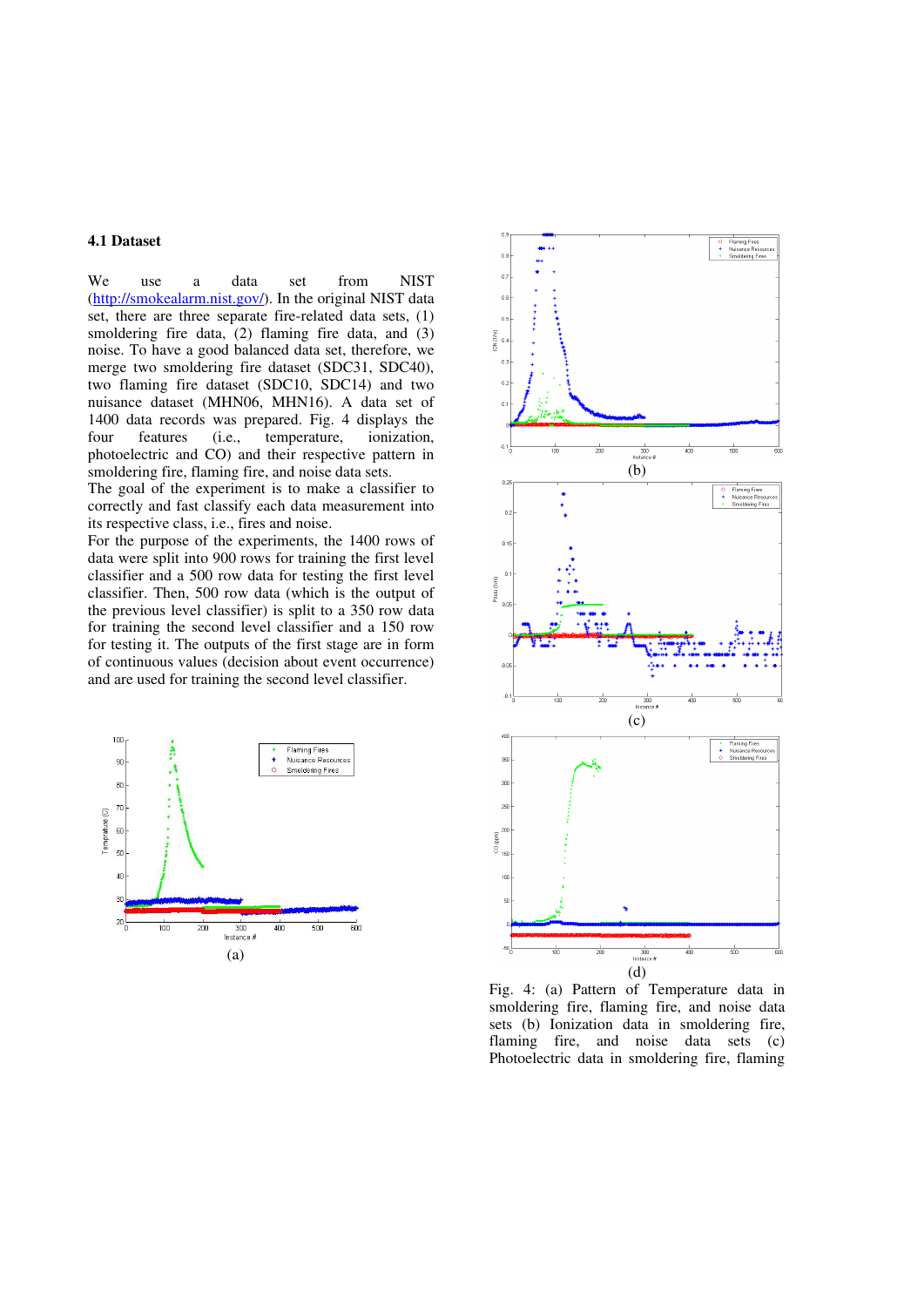fire, and noise data sets (d) CO data in smoldering fire, flaming fire, and noise data sets

### **4.2 Experiments**

We perform two experiments. In the first experiment, we only evaluate accuracy of the fire detection locally in the sensor nodes. We start with the assumption that each sensor node is equipped with all required sensors (in our case four). To test the robustness of our approach in presence of sensor failure or bad link quality, we then reduce number of sensors present on each node till there is only one sensor left. Another advantage in doing so is identifying contribution of each sensor set in detecting the fire. Table 1 and 2 report our empirical results of applying FFNN and Naïve Bayes classifiers only on the first level.

In the second experiment, we evaluate our complete two-level fusion based approach. After each node has individually and locally decided on occurrence of an event, it reports its decision to the higher level, where classification outputs of the first level are fused and cooperatively a consensus over occurrence of the event is made. Table 3 and 4 report our empirical results of the second experiments.

All the experiments were conducted 10 times and the average values are reported. In Tables 1-4,  $\checkmark$  denotes the presence of a particular sensor, while  $x$  indicates the absence of that sensor.

Table 1. One Level Approach

|            |            |       | <b>FFNN</b>    |                    |
|------------|------------|-------|----------------|--------------------|
| <b>TMP</b> | <b>ION</b> | Photo | CO <sub></sub> | Detection Accuracy |
|            |            |       |                | 98.69              |
| ×          |            |       |                | 98                 |
| ✓          | ×          | ✓     |                | 97.43              |
|            |            | ×     |                | 98.53              |
|            |            |       | ×              | 70                 |
| ×          | ×          |       |                | 97.3               |
|            | ×          | ×     |                | 95                 |
|            |            | ×     | ×              | 97                 |
| ×          |            |       | ×              | 68.73              |
| ×          |            | ×     |                | 98                 |
|            | ×          |       | ×              | 66.8               |
| ×          | ×          | ×     |                | 94                 |

| × | <br>∼                     |        | $\bullet$<br>∽ | 84.18 |
|---|---------------------------|--------|----------------|-------|
| × |                           | u<br>灬 | $\bullet$<br>灬 | 45.68 |
|   | $\ddot{\phantom{0}}$<br>∽ | u<br>┻ | $\bullet$<br>↗ | 48    |

Table 2. One Level Approach

|            | Naïve Bayes Classifier |       |    |                    |  |
|------------|------------------------|-------|----|--------------------|--|
| <b>TMP</b> | <b>ION</b>             | Photo | CO | Detection Accuracy |  |
|            |                        |       | ✓  | 71.58              |  |
| ×          |                        |       |    | 71.18              |  |
| ✓          | ×                      |       |    | 70.27              |  |
| ✓          |                        | ×     |    | 71.25              |  |
|            |                        | ✓     | ×  | 63                 |  |
| ×          | ×                      |       | ✓  | 70.2               |  |
|            | ×                      | ×     |    | 71.78              |  |
| ✓          |                        | ×     | ×  | 60.05              |  |
| ×          |                        | ✓     | ×  | 62.8               |  |
| ×          |                        | ×     | ✓  | 71.13              |  |
| ✓          | ×                      | ✓     | ×  | 63.28              |  |
| ×          | ×                      | ×     | ✓  | 70.43              |  |
| ×          | ×                      |       | ×  | 61.05              |  |
| ×          | ✓                      | ×     | ×  | 62.85              |  |
|            | ×                      | ×     | ×  | 62.5               |  |

The obtained results show that FFNN achieves better detection accuracy on one-level approach, while Naïve Bayes performs better as a whole. Another interesting finding is that contribution of CO sensor in fire detection is high; which means CO alone can result in an acceptable detection accuracy. Combining CO with ION, or ION with TMP can also improve the results. Moreover, the two-level approach is more precise and robust. This implies that in case of malfunctioning of any of the sensors or sensor nodes, the technique can perform with reasonable level of accuracy and reliability.

We also compare our best results with a recent study on fire event detection using the same dataset (called D-FLER [10]). D-FLER combines individual sensor inputs with neighborhood observation using a distributed fuzzy logic engine. The classification is then conducted based on two features (i.e., temperature and CO). Table 5 summarizes the comparison results.

Table 3. Two Level Approach

| <b>FFNN</b> |            |       |    |                    |
|-------------|------------|-------|----|--------------------|
| <b>TMP</b>  | <b>ION</b> | Photo | ി∩ | Detection Accuracy |
|             |            |       |    | 98.93              |
| ×           |            |       |    | 98                 |
|             | ×          |       |    | 98.73              |
|             |            | ×     |    | 98.53              |
|             |            |       | ×  | 95.66              |
| ×           | ×          |       |    | 97 4               |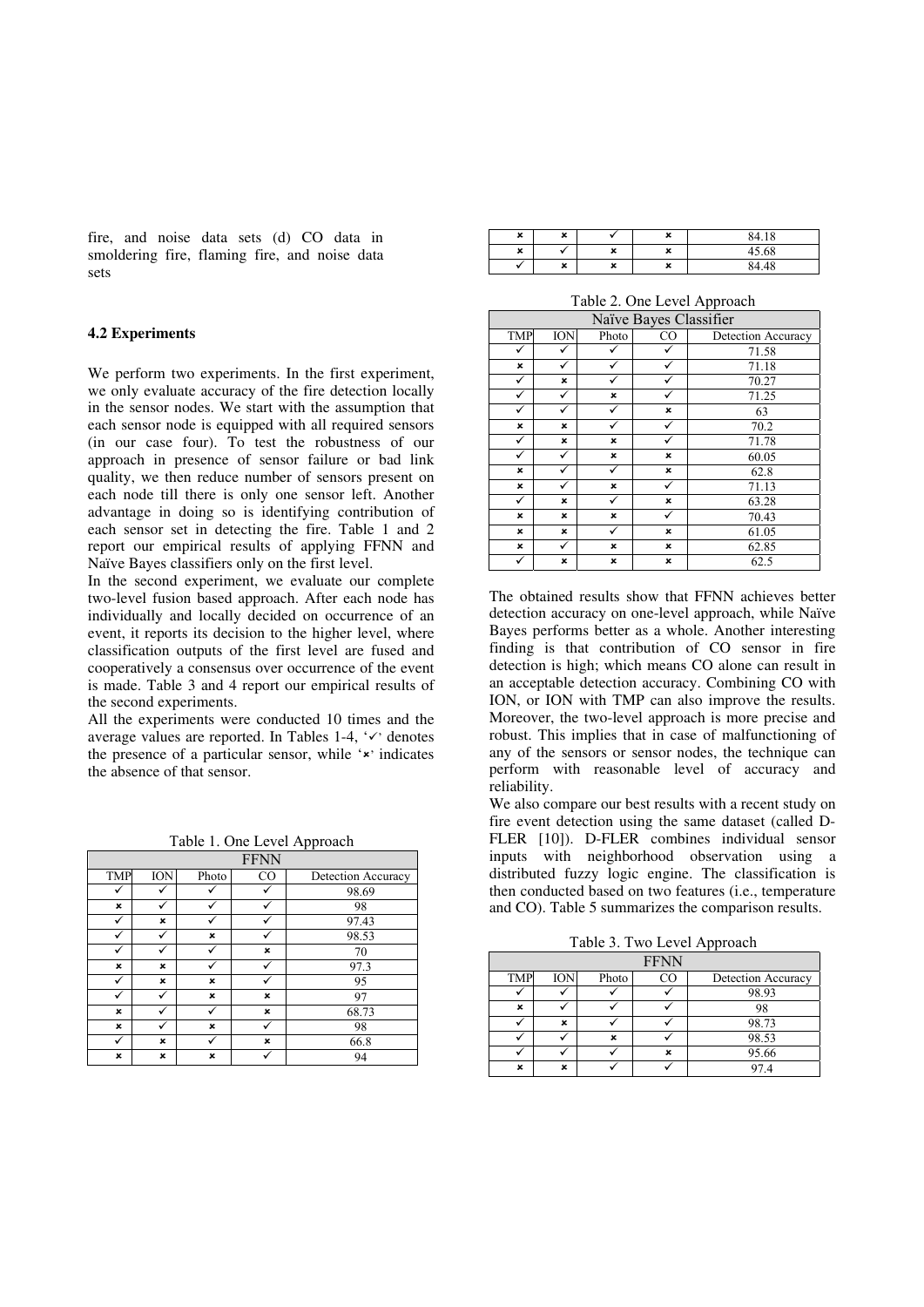|   | × | × |   | 98.83 |
|---|---|---|---|-------|
|   |   | × | × | 97.4  |
| × |   |   | × | 90.33 |
| × |   | × |   | 98.11 |
|   | × |   | × | 96.86 |
| × | × | × |   | 94.86 |
| × | × |   | × | 87.8  |
| × |   | × | × |       |
|   | × | × | × | 88.6  |

Table 4. Two Level Approach

|              | Naïve Bayes Classifier    |              |                |                    |  |
|--------------|---------------------------|--------------|----------------|--------------------|--|
| <b>TMP</b>   | <b>ION</b>                | Photo        | CO <sub></sub> | Detection Accuracy |  |
|              |                           |              |                | 99.33              |  |
| ×            |                           |              |                | 99.20              |  |
| ✓            | $\boldsymbol{\mathsf{x}}$ |              |                | 99.73              |  |
| ✓            | ✓                         | ×            |                | 99.2               |  |
| ✓            |                           |              | ×              | 97                 |  |
| ×            | ×                         | $\checkmark$ |                | 99                 |  |
| ✓            | ×                         | ×            |                | 98.66              |  |
| ✓            | ✓                         | ×            | ×              | 93                 |  |
| ×            | ✓                         | ✓            | ×              | 99.53              |  |
| ×            | ✓                         | ×            | ✓              | 99.13              |  |
| $\checkmark$ | ×                         | ✓            | ×              | 94.27              |  |
| ×            | ×                         | ×            | ✓              | 99.6               |  |
| ×            | ×                         | ✓            | ×              | 90.4               |  |
| ×            | ✓                         | ×            | ×              | 85.73              |  |
| ✓            | ×                         | ×            | ×              | 90                 |  |

**Table 5. Comparing Empirical Results with D-FLER [10]** 

| <b>Best</b><br>Result | <b>Accuracy Rate</b> | <b>Computational Complexity</b>   |
|-----------------------|----------------------|-----------------------------------|
| Naïve<br>Bayes        | 99.73%               | $O(m\times i\times j)$            |
| <b>FFNN</b>           | 98.93%               | $O(m \times n \times p)$          |
| D-FLER<br>[10]        | 98.67% [10]          | $O(m \times k \times r \times o)$ |

It can be seen that both our approaches outperform D-FLER in terms of detection accuracy, while both have similar computational complexity. The complexity is based on the following variables: *m* is number of features, *i* is number of partitions (for probability density estimation) , *j* is number of classes (or outputs),  *is number of neurons in hidden layer), p* is number of neurons in output layer, *k* number of

membership functions per input,  $r$  is the number of rules, o is the number of outputs (in the particular case of fire detection,  $\rho = 1$ ).

#### **5 Conclusion**

This paper presents the impact of sensor fusion on achieving a more robust and accurate event detection for the WSN. To comply with the requirement of detecting events locally and online, we propose an event detection technique, in which each sensor node is responsible for deciding whether an event has been occurred. To do so, it uses an FFNN or Naïve Bayes classifier. To support dynamic nature of the WSN, e.g., to cope with physical senor failure, bad link quality, or erroneous data, we extend our approach to a second level classification, in which the decision of individual nodes is fused and a consensus is reached. We have also considered the case when, for any reason, not all sensors required for event detection exist on one node. Comparing our best results with a recent study, in which a distributed fuzzy logic engine is used, proves superiority of our approach.

Our future work includes investigating applicability of other machine learning techniques for distributed and online event detection in WSN and defining a generic mechanism to detect more events.

### **Acknowledgement**

This work is supported by the EU's Seventh Framework Programme, the SENSEI project.

#### **Reference:**

- 1. Vu, C.T., R.A. Beyah, and Y. Li. *Composite Event Detection in Wireless Sensor Networks*. in *Proc. of the IEEE International Performance, Computing, and Communications Conference* 2007.
- 2. Li, S., et al., *Event Detection Services Using Data Service Middleware in Distributed*